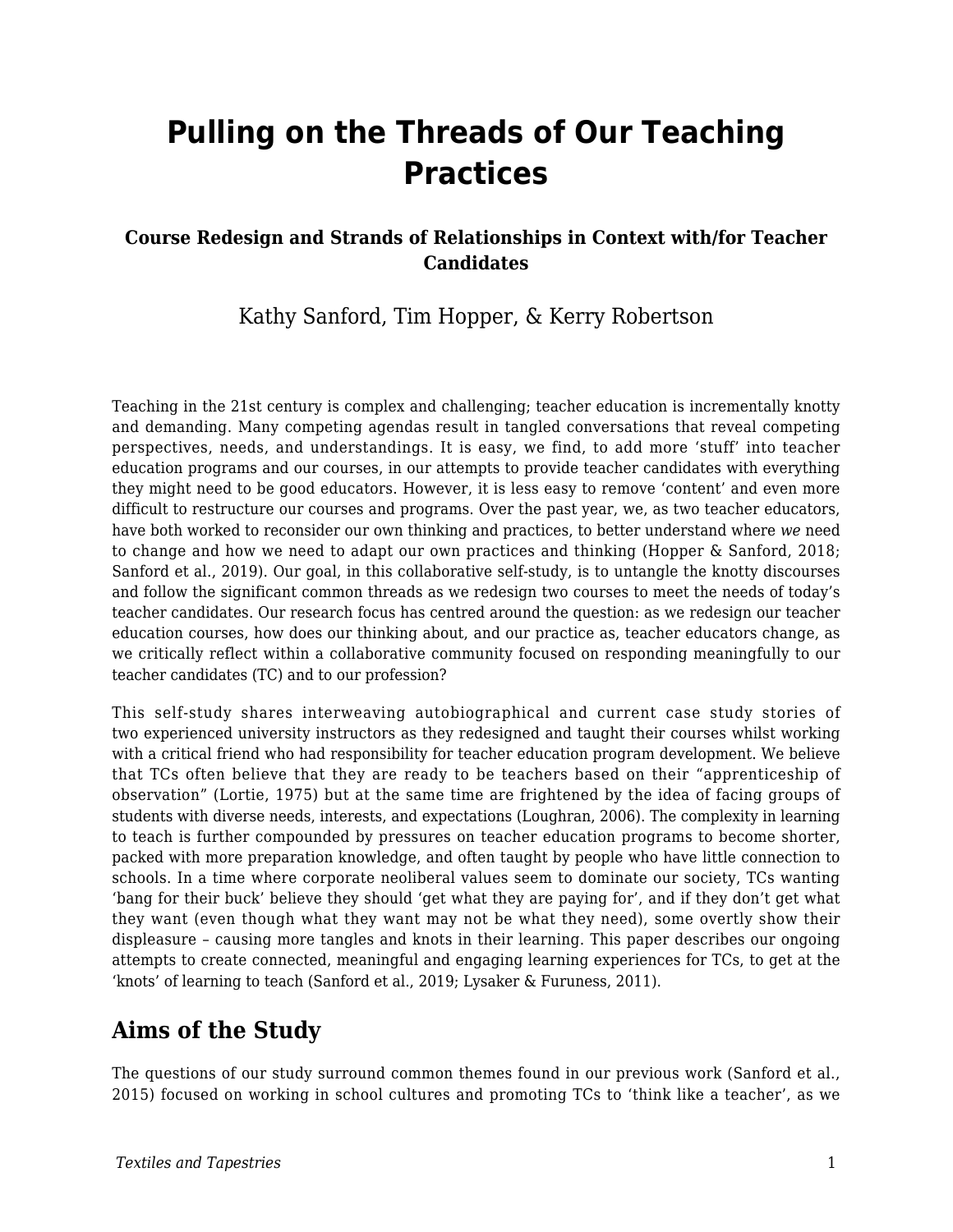attempted to embody theories in our practices that we advocated in our courses. 'Thinking like a teacher' advocates a growth mindset that shifts the TC student mindset, perpetuated by universitybased course experiences, by getting them to focus on the wellbeing and learning of students they are responsible for, building their own confidence as they continue to learn what is, and how to do, teaching. These themes resonate with Loughran's call to "walk the talk" (Loughran, 2006) so as to better align theory with practice and to develop theory from practice. In this self-study, we have intentionally unpacked our past experiences, current thinking and shifting practices, as we reflected within our collaborative community on why and how we redesigned our courses. In so doing we explored our shifting assumptions about learning in relation to becoming a teacher. We explored TCs' learning in our classes, the role of relocating class experiences either into school sites or locating school students into university spaces, and we considered how to enable TCs to recognize their experiences as 'artifacts' to be articulated and reflected upon. We asked ourselves how we shape the content of our courses, our assessment processes and critically consider how to "walk the talk" of our learning assumptions.

### **Data Collection and Analysis**

As suggested by Vanassche and Kelchtermans (2015), this collaborative self-study draws on methods that are feasible for practicing teacher educators to perform in their day-to-day professional situations. In particular, we draw notes from informal chats, course planning, digital artifacts, and student reflections, and research group meetings we held three times over the term. These meetings were digitally recorded and transcribed. Transcripts were colour-coded through an open coding method, labelled by the researchers and their critical friend, then compared and discussed at subsequent meetings, creating a recursive process of reviewing, reporting and reflecting on the shared insights on the courses and the teacher education program in general. The coded process allowed us to discuss common sections of the transcripts, leading to further collective analysis to decide on organizing threads to our course redesign and organizing cognitive principles to our reflections that became themes in relation to our research question.

# **Findings**

In the following section we frame common strands in the redesigned courses and then analyze each course in light of four organizing threads: (1) "Why change?"; (2) "How to change?"; (3) "Letting go of control"; and (4) "Reflection and Adaptation". These threads allowed three themes to structure our emerging practices. The first was "Learning about learning" that framed the initial part of the courses and subsequent interactions through readings and course activities/experiences. The next theme, "Relocating and repositioning", captured the significance of place and our roles in the courses. Finally, "Adapting to our students as they adapt to their students" referred to the "walk the talk" notion where TCs and instructor used artifacts from the course to analyze and understand their own learning.

#### *Common Strands in Our Course Redesigns*

Kathy's course was located in the first term of a secondary post-degree professional (PDP) program. Tim's course was focused on the pedagogy of teaching PE and was part of a set of qualifying courses for undergraduate students who wish to enter into the PDP program. The analysis revealed three intertwined strands within the redesigned courses that were in contrast to typical courses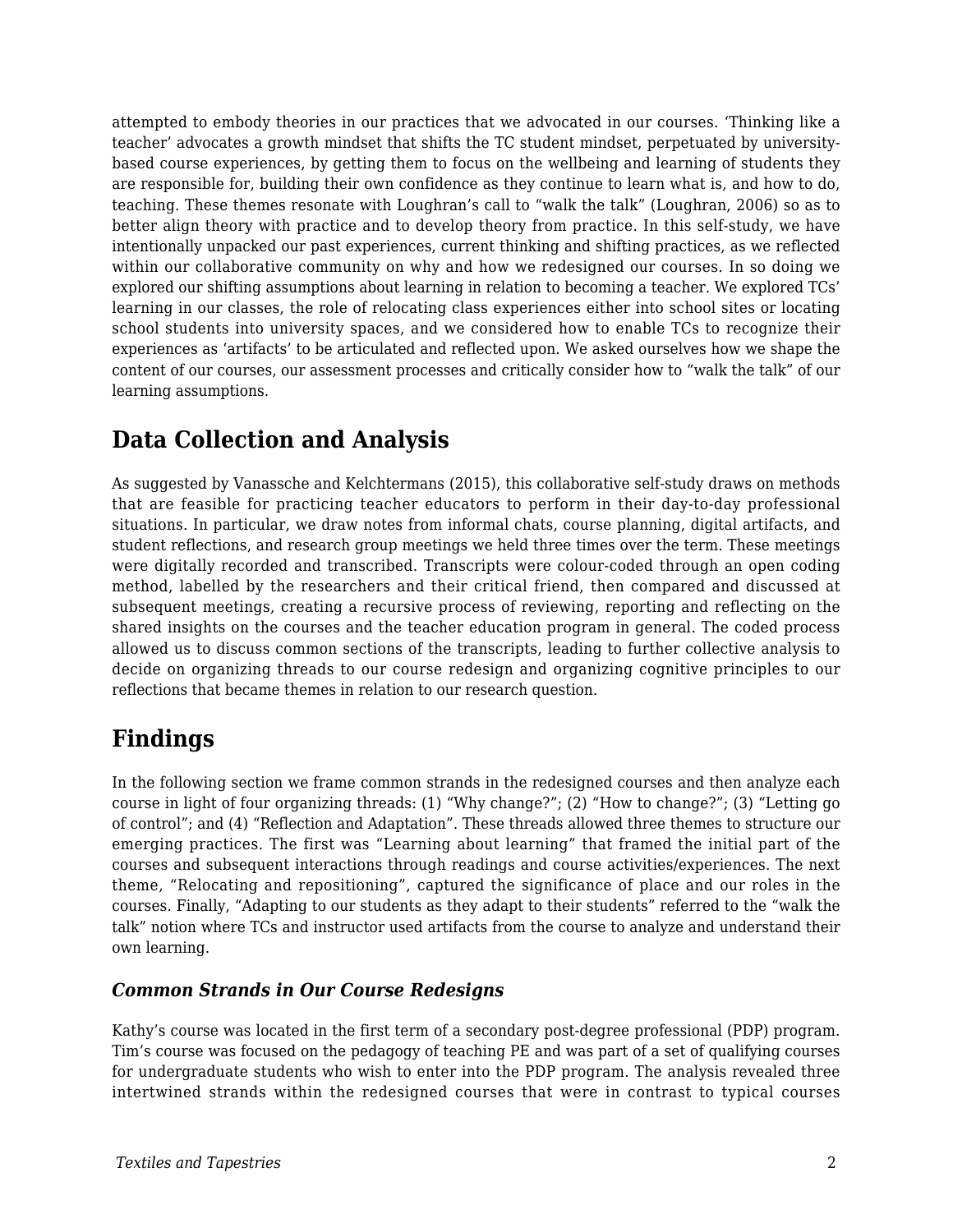experienced by the students at the university. Both instructors:

- started planning their courses by first seeking out opportunities for TCs to work in meaningful ways with students and teachers from local schools;
- focused on promoting artifact evidence, much of it digital, of learning shared between TCs through integration of digital learning tools emerging in local schools, such as Google classroom, course forums, and digital portfolio assessment processes;
- shifted our grading systems to a mastery focus where the TCs contracted for a B+ grade with options to submit an extension project that would both deepen their learning and benefit their peers in order to achieve an "A" range

#### *Kathy's Course: Why Change?*

Having taught a course on multiliteracies in the secondary teacher education program over many years, but not for the last 3 years, I had previously found myself becoming increasingly challenged and frustrated. I tended to blame the TCs for not appreciating the work in my course, the assignments, activities, and intentions. However, once I had the opportunity to gain some distance during a sabbatical year, I started to deeply explore my beliefs and my frustrations with my TCs. I concluded that blaming them for their 'failings' wasn't productive and I determined to more fully examine my own practices. Additionally, I had taught an intensive month-long Institute at the end of the PDP program the previous June which enabled me to more objectively listen to the TCs' wishes, concerns, and suggestions – these were much better informed and articulated than they would have been at the start of their program. It was during those conversations and class activities that I heard their desire for changes to the program they had just experienced: more connectedness across the program and with schools, modeling and examples of inquiry-based learning, and clearly articulated purpose for activities and assignments. I was also able to see that, even after a significant practicum experience, they were nervous about engaging with individual high school students, particularly those who expressed disinterest, disrespect, and dismissive attitudes.

**How to Change?** From those experiences, I determined to change my course in significant ways, by: 1) integrating multimodal learning experiences on campus and in schools; 2) selecting readings and texts that were more obviously relevant and applicable to the TCs' experiences; and 3) working to develop positive relationships with each of my TCs and make real efforts to understand their unique needs, perspectives, and fears. I planned my course in three parts, beginning with a foundational aspect on campus, introducing concepts of multiliteracies through workshops, professional readings, and activities. The second part was spent working with high school students in a lower-income school, working in small groups to create multimodal projects stemming from their own interests, and the final part would take place working in a community with another teacher at a different school and with a museum educator in a project working in groups to reimagine museum exhibitions. This represented a *relocating and repositioning* of the course and my role from teacher to facilitator in relation to complex demands in a school

The first course assignment was a 90-second video created by each teacher candidate, intended to introduce themselves to each other and to me, as well as to share with the high school students they would shortly meet. The most significant readings were two foundational articles introducing multiliteracies, one professional and one more theoretical. These shaped further discussions about the need for multimodal representations of learning throughout the curriculum and connected to workshops using drama and an app called *Comic Life*, introducing them to visuals and technologies to support multimodal representations. We then embarked on our second month, bi-weekly visits to the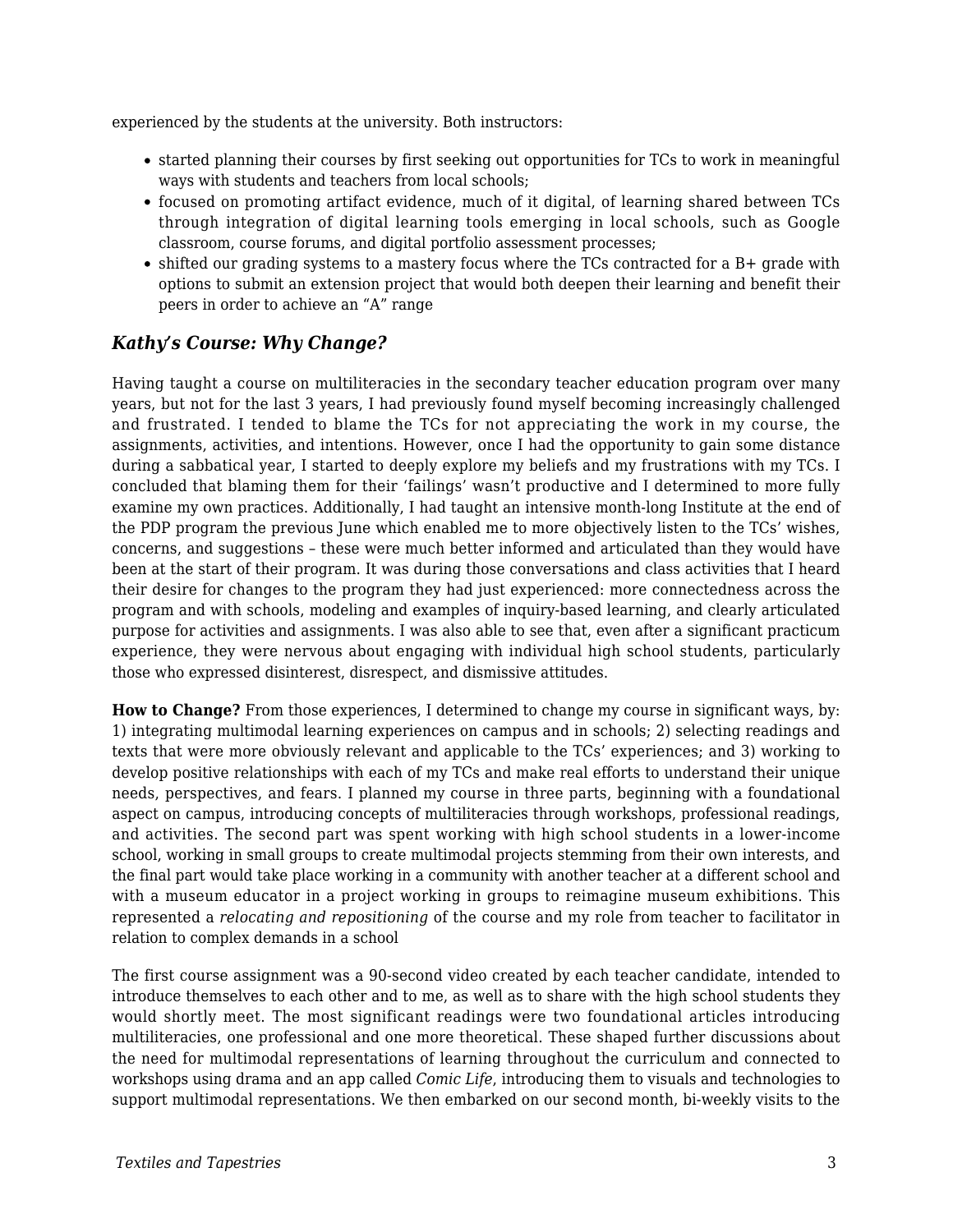high school where they met their high school student partners.

**Letting Go of Control.** It was during the first class at the school that I realized how little control I held over the learning that was to happen over the next few weeks. I worked closely with two high school teachers who became instrumental in co-facilitating the projects, but the TCs themselves were required to take up the role of facilitator of their group, ensuring that their students were being supported in learning. The projects began to centre around mental health/anxiety and climate change. In the second visit, two of my TCs proposed an idea involving a community-based project focused on climate anxiety. Several groups decide to contribute and the "Waste and Climate anxiety" project was born. However, nobody anticipated how quickly it would explode. A local news report described the Wasteland Climate Anxiety project as follows:

*A Victoria home set to be demolished got a spooky makeover this fall when a group of climate activists and artists came together to create a public art project in the Fifth Street house. The Waste Land: Climate Anxiety Haunted House project. Brooks-Heinimann and Gallivan are installation artists in the teacher education program at the University of Victoria. The Waste Land project started after Gallivan pitched the idea of turning pre-demolition homes into experimental public art spaces during a break at a meeting about large art projects at Victoria City Hall. Councilor Jeremy Loveday was on board and connected her with Aryze Development, a local company he felt might participate. Gallivan got the call about a house set to be demolished in December. She was already working with Teacher Candidates from Esquimalt High through one of her courses and she decided the house project would be a "great opportunity" to include the high school students. They chose mental health and climate change as the themes – hence the climate anxiety title. The groups got to work and a call for other contributing artists was put out. Gallivan noted that the number of community artists reached about 50.*

#### **Kathy's Reflection and Adaptation**

From this experience, I learned first-hand the importance of connecting TCs to students and teachers as early as possible, allowing '*learning about learning'* to be an issue for me as the teacher educator and TC as teachers working with high school students. I came to know and respect the work of all of my TCs, see their passions emerge, as well as their commitment to their high school student partners and their projects -- *adapting to our students as they adapt to their students*. I was made more aware that there is a place for serendipity and the importance of trusting the positive intentions of TCs to become inspirational teachers and role models. I would never have been able to conceptualize or develop the a projects like the Wasteland Climate Anxiety project on my own; honouring the interests and expertise of my TCs I was better able to support their meaningful learning.

#### **Tim's Course: Why Change?**

The course I redesigned was focused on teaching approaches in physical education in relation to individual or partner activities. When I previously taught the course over 10 years ago I really focused on the content of the spectrum of teaching styles (Mosston & Ashworth, 2008) and its application in teaching PE. Practically, I focused on the planning and modelling of teaching approaches in an array of sporting areas like golf, dance, tennis and badminton. The course often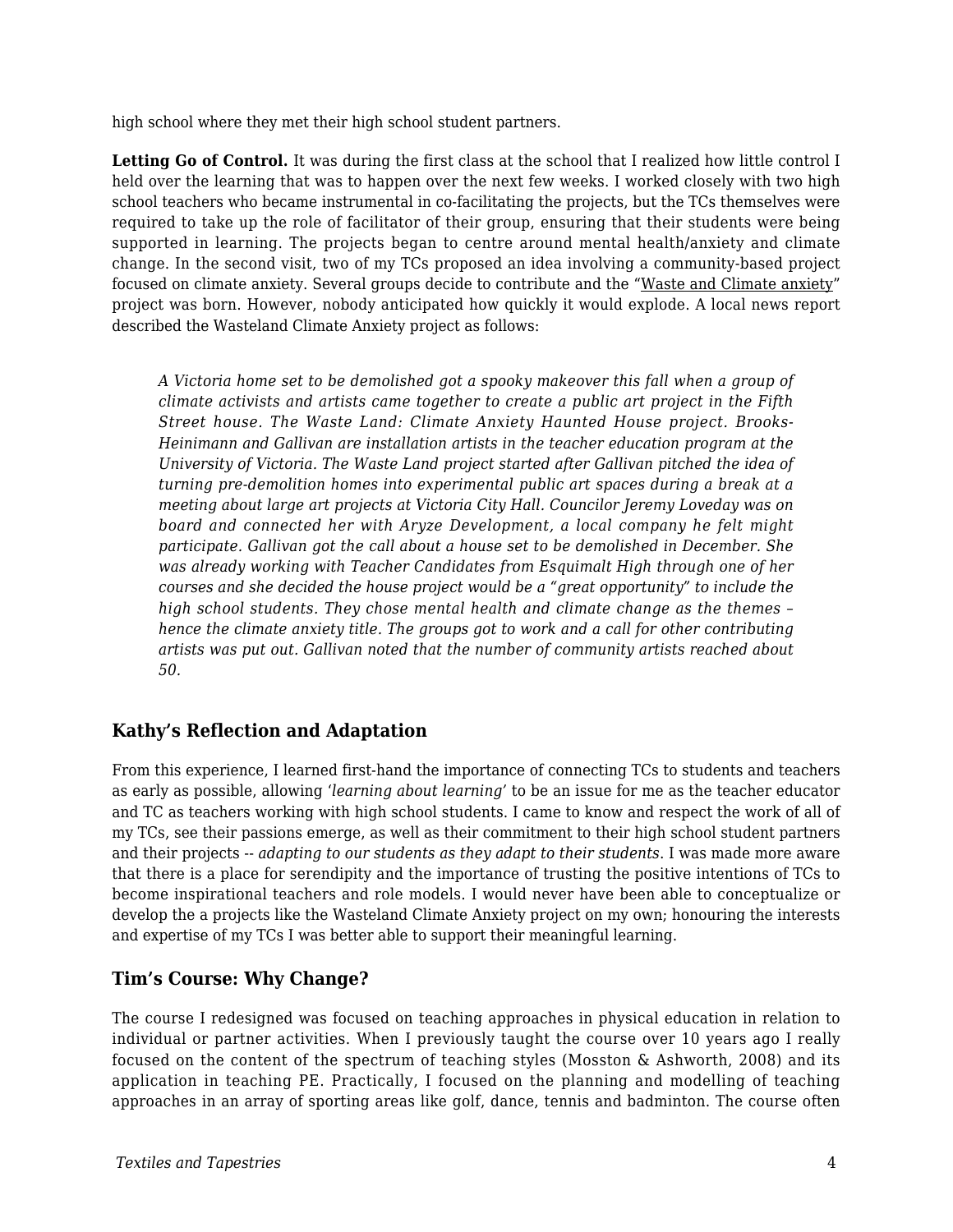consisted of a lecture class followed by a practical class, and then peer teaching before TCs created an outline unit plan. Essentially, I was the expert modelling what the textbook advocated; I often felt pressured to perform and frustrated when TCs did not take up the ideas I had modelled. I tried to innovate, using teacher candidate reflective journals, course listservs, peer teaching using video feedback and examinations that shifted from short answers to essay type responses. My assumption was that learning happened through reflection, practice, reading, and more reflection. In a loosely constructivist approach, I believed TCs learned through becoming aware, from practice sessions that I modelled, and then they tried to repeat. TCs were assessed on a sliding grading scale where a reasonable distribution of marks was expected. I felt like I was always on stage, performing the teaching process for TCs.

As I returned to teach this course, conditions had changed. TCs now came from an array of degree paths, not just education, and the focus was on getting the qualifying courses to enter into the postdegree program to be certified as a teacher. My focus in redesigning the course was not the content, though much of it still applied -- the focus was on an experience that would attract the TCs' attention, focus their interest in relation to student learning, and their intent to teach PE. To do this, the course was backward-planned in relation to a field experience where grade 6 students came to the University to be taught a series of four PE lessons. This created a *relocating and repositioning* focus for the TCs' learning, and offered a place for them to try out ideas from the course.

**How to change?** As noted in Hopper (2015) the 'contract' grading system enabling TCs to work collaboratively not competing for marks, promoting the Indigenous teaching and learning principle of considering their peers' learning as well as their own. New digital technology tools allowed me to remove lecture-style classes with a series of on-line mastery quizzes associated with course content, freeing up time to explore practical ideas. I also digitally video-recorded aspects of sessions to post on the course Google Classroom system and TC posted videos from their practical classes with peers and middle school students. This use of video allowed TCs to review their own practice and receive feedback before they taught their next lesson.

As I changed my approach at the university from modelling practices for TCs to reproduce to one where TCs instead worked with students from the school, a notable pattern emerged. TCs taught a lesson, reflected with peer feedback, and then debriefed and planned in our next class before teaching again. These debrief sessions allowed the whole class to focus on aspects of teaching such as teaching styles and student learning, task progression, and teacher assessment and student selfassessment (Rink, 2014). Each group had access to each other's planning and resources. This more open sharing and focus on preparing for next class enabled effective teaching and planning processes to develop where each group drove the learning for the other groups.

#### **Letting Go of Control.**

A good example of the TCs taking more control was the assessment process the TCs took up. After the first lesson teaching the school students I shared the following quote about the purpose of assessment:

An assessment activity can help learning if it provides information that teachers and their students can use as feedback in assessing themselves and one another and in modifying the teaching and learning activities in which they are engaged. Such assessment becomes ''formative assessment'' when the evidence is actually used to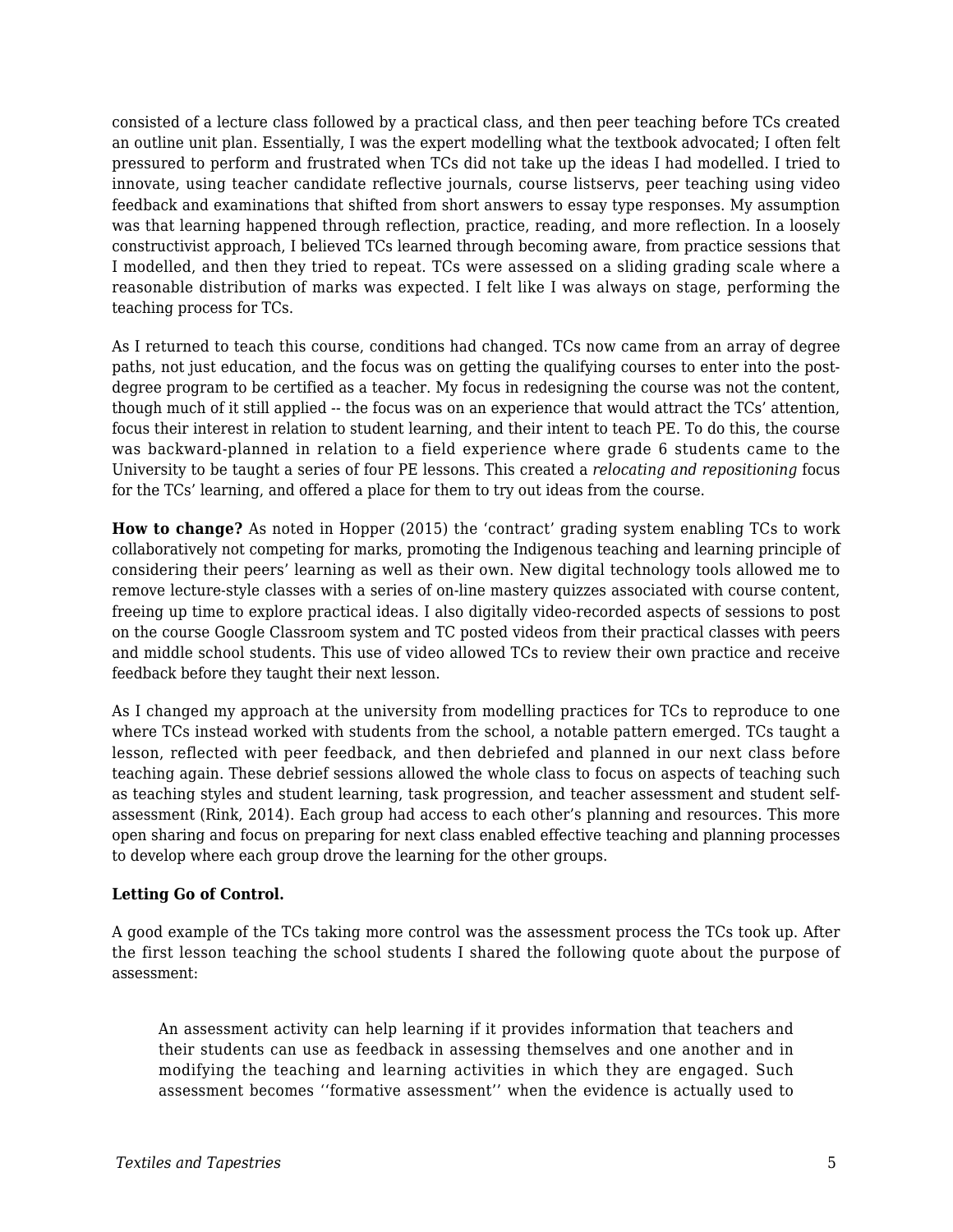adapt the teaching work to meet learning needs (Black et al, 2004, p. 10).

After discussing this quote, I shared with the TCs a chart that listed students' names down the column and then learning domains (cognitive, affective, social, and psychomotor) across the top. The TCs had previously listed general ideas for these domains when they initially planned their lessons. However, now they had to recall how each student had learned in their previous lesson and try to note specific examples in the chart. This focused reflection then led to thinking about observing particular students next time, adjusting planning to create situations where students had more responsibility like peer teaching, and considering questions to ask and which students answered. By the third lesson, the charts were full, with repeated comments for many students. In addition, all the groups developed some type of self-assessment process for the students to complete. I did not have to tell TCs how to do this; rather they just did it because it made sense. I realized my role was less to tell TCs what they should do, but rather help them connect to big ideas in the educational field and find ways to realize these ideas.

Assessment in the course also shifted away from instructor control. Each TC created digital artifacts from the teaching experience with their partner in a Google Drive related to building a unit plan (rationale, overview, sequencing, lesson plans, reflections, and assessment processes). At the end of the course, TCs reflected on different aspects of the unit plan in a digital portfolio in relation to the teacher education program competence. For example, Terry, a University basketball player, who had recently decided to become a PE teacher, taught yoga with a female partner to a group of 12 female grade 6 students. He commented on the planning process as "constantly adjusting" as they worked "towards trying to achieve the final lesson."

He realized that planning became a process of learning how to plan yourself to teach in order to read and respond to students. Terry commented, "you lectured and demonstrated the teaching styles which was good but being able to apply this to a group of students…see what each style brings out in the kids…the type of learning that can occur under different styles was amazing."

Terry continued, saying that,

how students learn is as important as what…[for example], we used the divergent style for them, exploring and creating a practice for the other team. Just what it produced I thought was really cool… was the whole of what we were after… going from A to B in their own way.

Terry concluded that "multiple times this semester I have commented that I've gotten more out of this class than probably everything else combined in terms of what I want to do." I realized what he got was not from me, but was from a collective learning process formed within the course, centering on the learning of the middle school students.

#### **Tim's Reflection and Adaptation**

Throughout the course, I came to realize that TCs could only learn what they were ready to learn. In the past, I felt I was filling TCs up with what I thought was useful stuff. However, this time, as a result of the four lessons taught and reflected upon, our feedback sessions between each lesson, it seemed that TCs were triggered to improve, to try new ideas. I was learning to adjust to the TCs'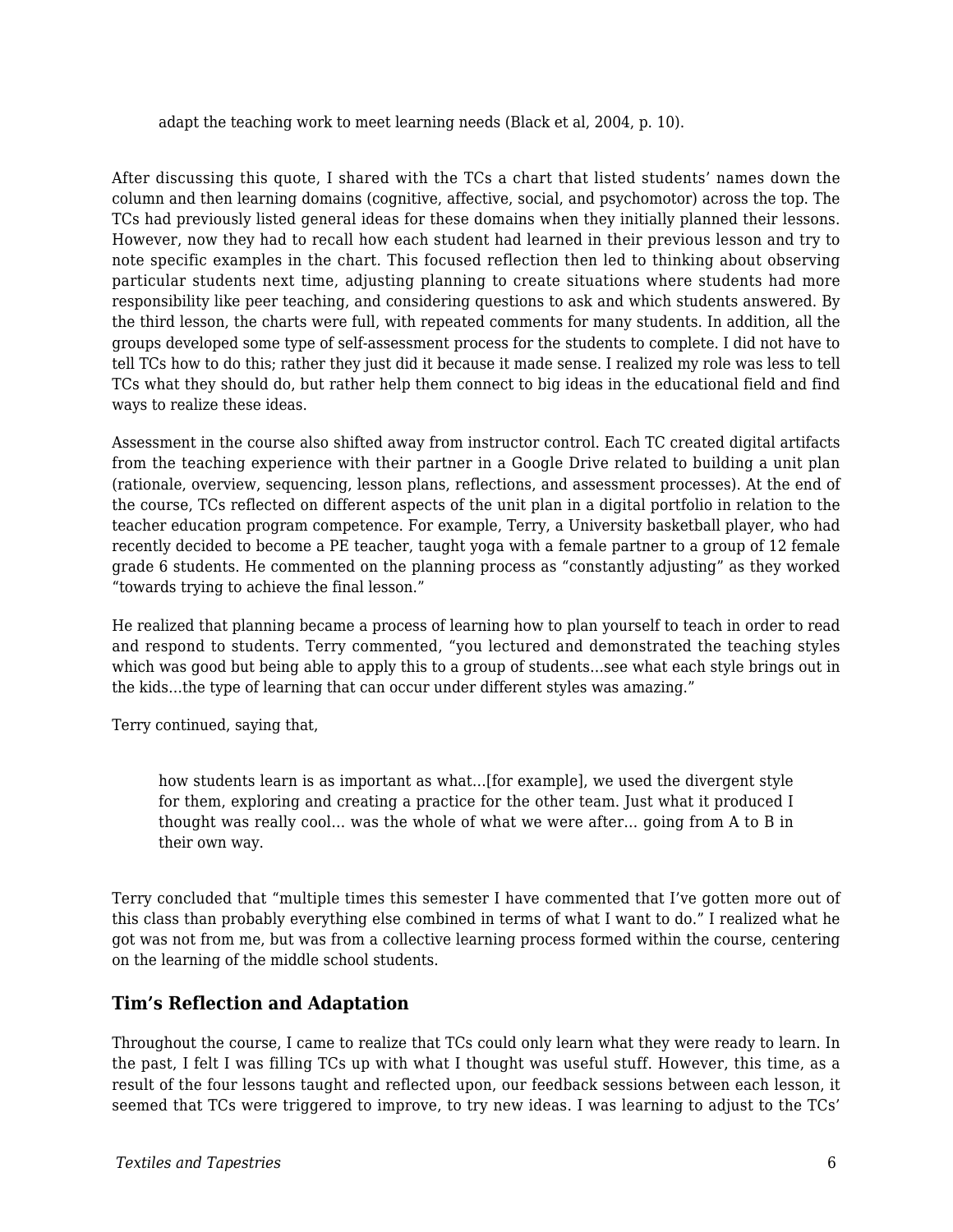learning to teach and the TCs were learning to adjust to the students in a parallel process. This represented an '*adapting to our students as they adapt to their students*' process which created a space to understand '*learning about learning*' that was most evident in exit interviews that were conducted with the TCs at the end of the course.

# **Cross-Course Emerging Patterns**

One of the key issues we have encountered throughout our reflections is the importance of considering whose voices need to be heard as we reimagine our courses within a goal of re-imagining our programs. This issue is critical to us as we theorize how to work in the spaces of schools to become "students of teaching" (Dewey, 1904; Loughran, 2006). We are learning through 'adapting to our students as they adapt to their students' in a recursive process of becoming a teacher/teacher educator. In reference to the threads of our individual stories, we continually returned to the questions of why we should change, how to make changes, and how to enabling TCs to inform these changes.

Through our conversations, we realized how much time and energy was expended in maintaining clarity as we re-wove our strands, took time to talk with TCs, with teachers and their students, and with each other. 'Learning about learning', as it happens for those becoming teachers working with school teachers and students, is a complex idea, but we believe that embracing the complexity, recognizing the key role of students' passions within a learning community, embracing a complex challenge, are foundational. This we see as collective, adaptive change and common attractors advocated by complexity learning theories (Hopper, & Sanford, 2018).

Planning was both more focused and more complex as we continued to distill what was important, under what conditions, and when learning should happen, as we relocated our courses into spaces in schools and at the university. The focus became the learning of students and the enabled role of being a teacher. We had to let go of our attempts at controlling the learning environment, recognizing that expertise emerges from many, often surprising, sources. It is hard work to remain flexible and adaptable, always working to untangle our ideas that so easily become knotted and confusing. It was important, we realized throughout this self-study, to make time to seek out trusted colleagues to reveal our struggles, share our successes. By unpacking TCs' comments such as "Multiliteracies aren't useful to my teaching", "do we have to plan and reflect on every lesson", and "we need more classroom management", within a community, we were able to consider those statements in light of our own goals and expertise, as we continually strove to offer powerful and meaningful learning experiences.

# **Conclusion**

In conclusion, we asked in this self-study, "how does our thinking and our practice as teacher educators change based on our reflections, within a critical and collaborative community, to respond meaningfully to our TCs and to our profession?" The three themes we identified interacted to address this question. 'Relocating and repositioning' shifted us into a space where we came to better understand how learning happens for those wanting to become teachers and for the students they worked with. Critically we drew on our self-study community in order to help us identify ways of 'adapting to our students as they adapt to their students' through learning experiences that focused on the processes of 'learning about learning' with course content emerging from experiences.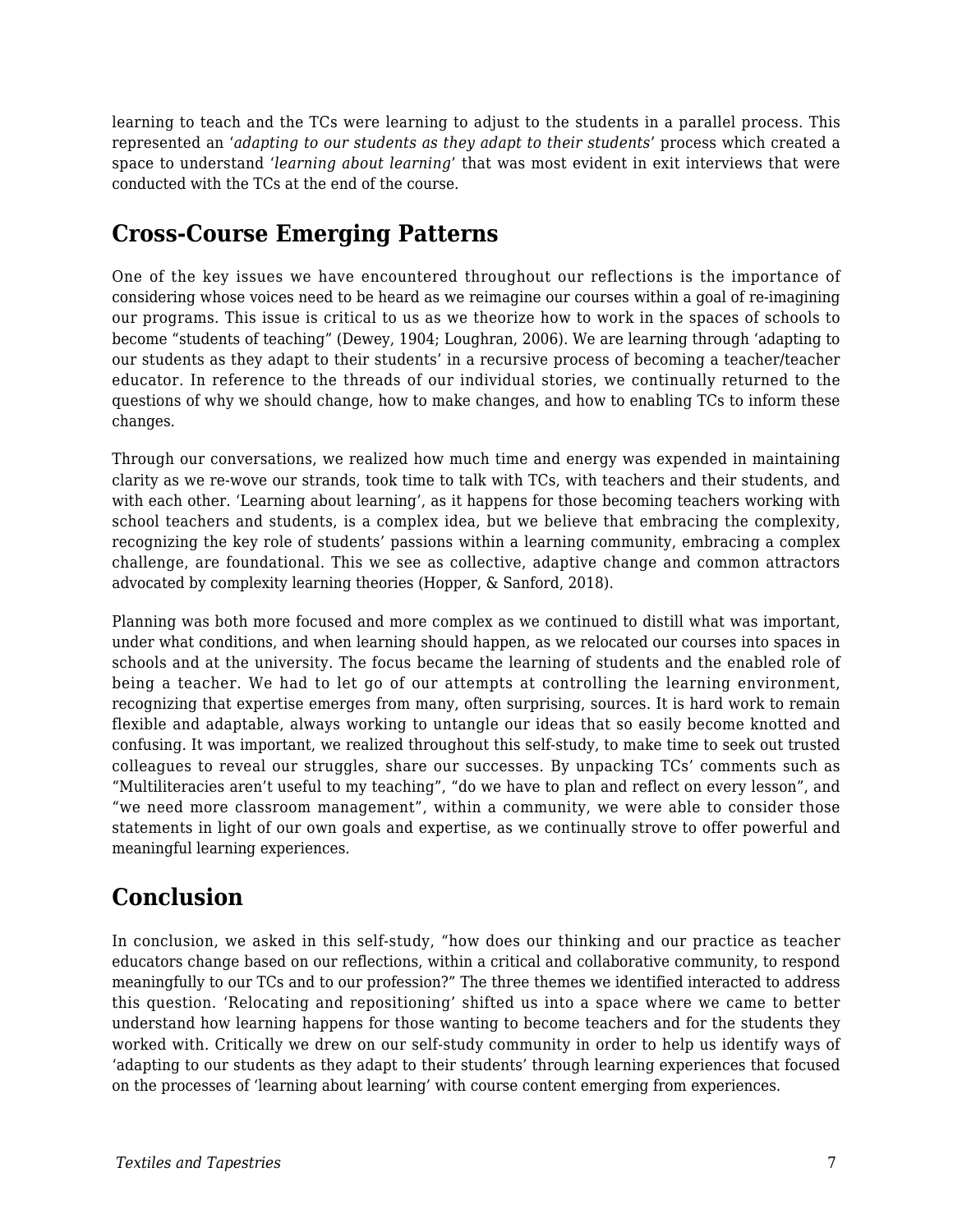We need to transform our teacher education practices collectively and critically to embrace the interconnected complexities of today's classrooms and schools (Cochran-Smith, et al., 2014). For us, it has been getting ourselves into the complex tapestry. Our self-study reflects on how we continue to weave our narratives into this tapestry.

### **References**

Black, P., Harrison, C., Lee, C., Marshall, B, & Wiliam, D. (2004). Working inside the black box : Assessment for learning in the classroom. *Phi Delta Kappan*, *86*(1), 8–21.[https://edtechbooks.org/-mKnh](https://doi.org/10.1177/003172170408600105)

Cochran-Smith, M., Ell, F., Ludlow, L., & Aitken, G. (2014). The challenge and promise of complexity theory for teacher education research. *Teachers College Record. 116*(5), 1–38.

Dewey, J. (1904). The relation of theory to practice in education. In C. A. McMurry (Ed.), *The third yearbook of the national society for the scientific study of education (pp. 9-30). The University of* Chicago Press. https://archive.org/details/r00elationoftheorynatirich

Hopper, T. (2015). Self-study of an elementary generalist PE teacher educator: School integrated teacher education and structural coupling. *Asia-Pacific Journal of Health, Sport and Physical Education*, *6*(3), 259–272. https://doi.org/10.1080/18377122.2015.1092723

Hopper, T. & Sanford, K. (2018). Crossing from university course to school and back: An interweaving self-study of two teacher educators in contexts of integrated learning. In A. Ovens & D. Garbett (Eds.), *Pushing boundaries and crossing borders: Self-study as a means for researching pedagogy* (pp. 229–236). S-STEP.

Lortie, D. C. (1975). *Schoolteacher: A sociological study.* University of Chicago Press.

Loughran, J. J. (2006). Developing a pedagogy of teacher education: understanding teaching and learning about teaching. Retrieved from [https://edtechbooks.org/-PFfk](http://www.loc.gov/catdir/toc/ecip0513/2005014702.html)

Lysaker, J. T., & Furuness, S. (2011). Space for transformation: Relational, dialogic pedagogy. *Journal of Transformative Education*, 9(3), 183–197.

Mosston, M., & Ashworth, S. (2008). Teaching Physical Education: First on-line edition. Retrieved from Copyright 2012 Spectrum of Teaching Styles website: <http://www.spectrumofteachingstyles.org/>

Rink, J. E. (2014). Teaching physical education. In *Teaching Physical Education* (7th ed.). https://doi.org/10.4324/9781315042466

Sanford, K., Hopper, T., & Starr, L. (2015). Transforming teacher education thinking: Complexity and relational ways of knowing. *Complicity: An International Journal of Complexity and Educatio*n, 13(2), 26–48.

Sanford, K., Hopper, T., Robertson, K., Bell, D., Collyer, V., & Lancaster, L. (2019). Sustainable leadership supporting educational transformation. In *Education*, 25(2), 3–22.

Vanassche, E., & Kelchtermans, G. (2015). The state of the art in self-study of teacher education practices : A systematic literature review. *Journal of Curriculum Studies*, *47*(4), 508–528.